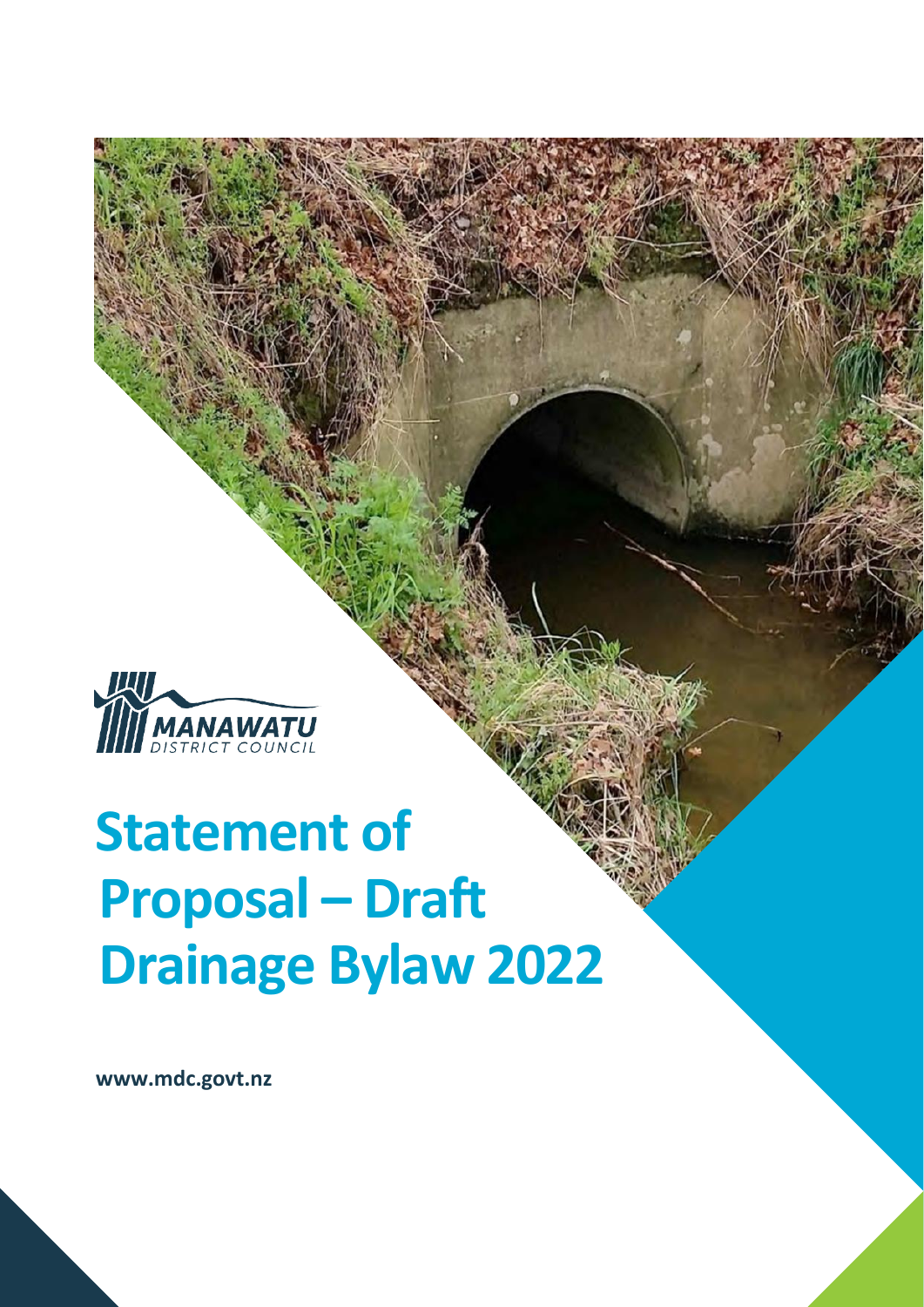## **Contents**

| 1              |                                                                                          |  |
|----------------|------------------------------------------------------------------------------------------|--|
| 2              |                                                                                          |  |
| 3              |                                                                                          |  |
| 4              |                                                                                          |  |
| 5              |                                                                                          |  |
| 6              | Key proposed change to the Drainage Bylaw – Permit for Stormwater from a trade premises6 |  |
| $\overline{7}$ |                                                                                          |  |
| 8              |                                                                                          |  |
| 9              |                                                                                          |  |
| 10             |                                                                                          |  |
| 11             |                                                                                          |  |
| 12             |                                                                                          |  |
| 13             |                                                                                          |  |
| 14             |                                                                                          |  |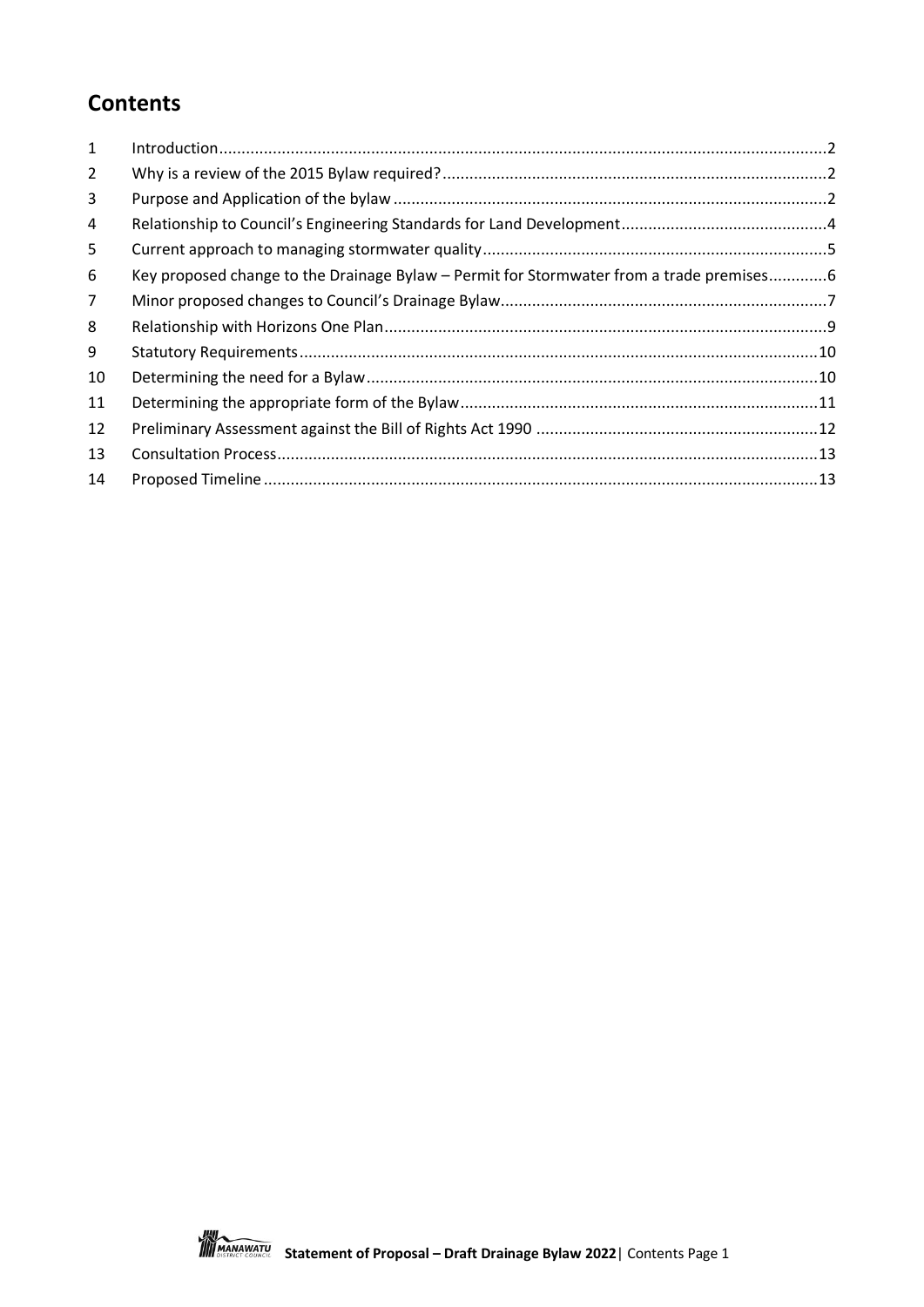## <span id="page-2-0"></span>**1 Introduction**

- 1.1 Manawatū District Council's (Council's) Drainage Bylaw manages, regulates and protects the public drainage network, and ensures that private drains are properly managed and maintained.
- 1.2 The 2015 Drainage Bylaw has been reviewed and forms the basis for Council's draft Drainage Bylaw 2022 (the "draft Bylaw") that Council is now consulting on. This Statement of Proposal outlines the:
	- purpose and application of the draft Bylaw;
	- how Council's proposes to manage the public drainage network in line with this purpose; and
	- the key differences between the 2015 Drainage Bylaw and the draft Bylaw
- 1.3 The draft Bylaw is largely a continuation of the 2015 Bylaw, with one key proposed change and several minor proposed changes (see sections 6 and 7 of this document).
- 1.4 Included with this Statement of Proposal are the following documents:
	- Council's Draft Drainage Bylaw 2022
	- Public submission form
- 1.5 Council welcomes feedback on the draft Drainage Bylaw 2022. The closing date for feedback is **5pm on 13 June 2022**. See section 13 for more information on the consultation process.
- 1.6 Supporting documents can be found on Council's "Have Your Say" webpage, including a copy of the s155(1) assessment that evaluates whether a bylaw is the most appropriate way to address the perceived problems identified in relation to the public drainage network.

#### <span id="page-2-1"></span>**2 Why is a review of the 2015 Bylaw required?**

- 2.1 The main reason for the proposal is that Council's Drainage Bylaw 2015 was due for review by 18 November 2020. Due to resourcing constraints the review has been delayed. The 2015 Bylaw still has legal effect under section 160A of the Local Government Act 2002 until it is automatically revoked on 18 November 2022 (unless replaced sooner). By replacing the expired Bylaw with a new, updated Bylaw, Council can continue to manage, regulate and protect the public drainage network.
- 2.2 The proposed changes to the bylaw will enable more effective administration of the Bylaw and better environmental outcomes.

#### <span id="page-2-2"></span>**3 Purpose and Application of the bylaw**

- 3.1 The purpose of Council's Drainage Bylaw is to:
	- (a) to manage, regulate and protect from damage, misuse or loss, or for preventing the use of, the land, structures, or infrastructure associated with the public wastewater network and the public stormwater network defined as the "public drainage network"; and

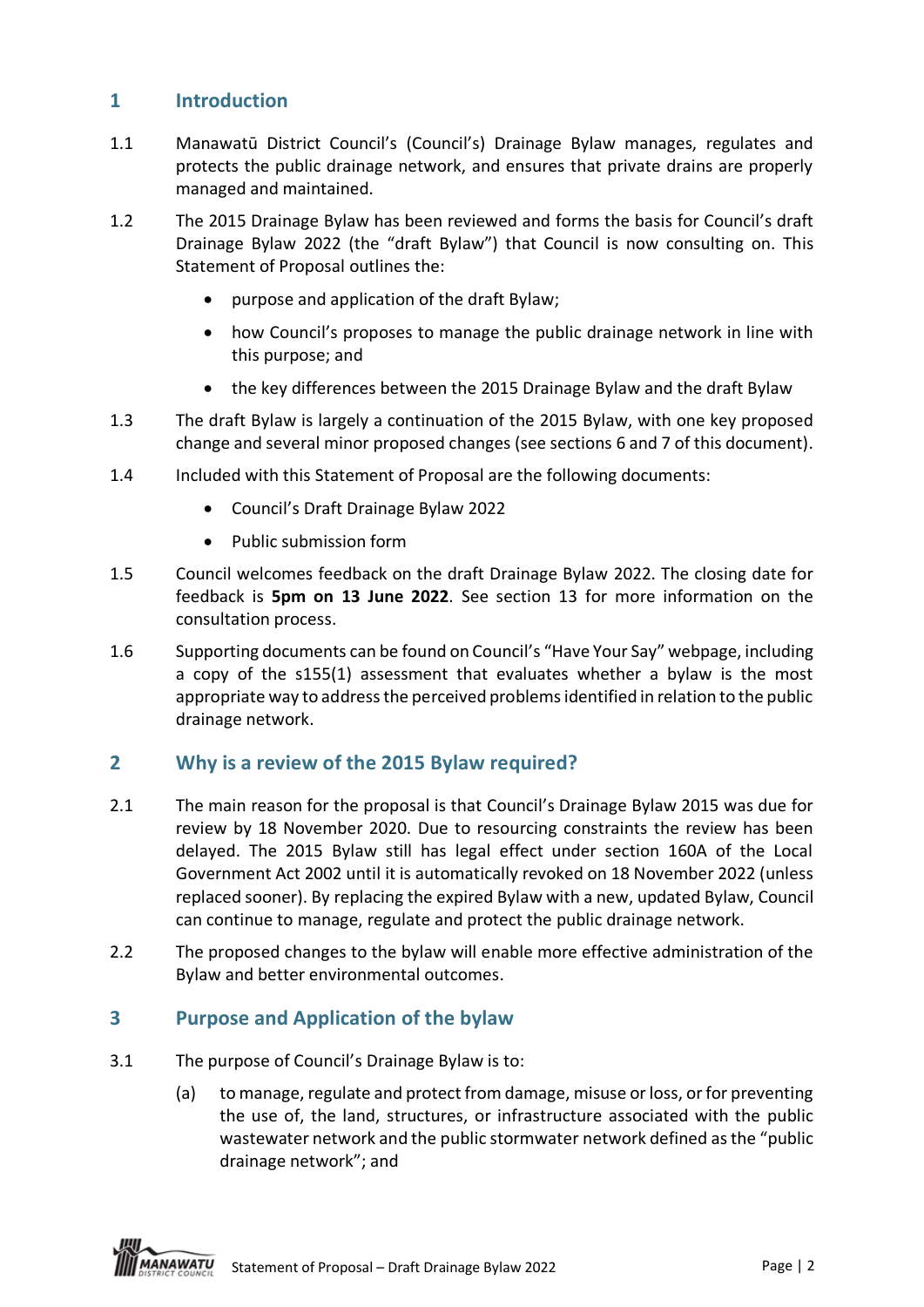- (b) ensure that private drains are properly managed and maintained in order to protect the public from nuisance, and protect, promote and maintain public health and safety, including by minimising flood risk.
- 3.2 As illustrated in Figure 1, the Drainage Bylaw applies to:
	- Discharges of domestic wastewater (i.e. waste from toilets, showers and baths, sinks and appliances);
	- Discharges of stormwater from roofs and yards; and
	- Works in, on or near the public drainage network.
- 3.3 The Drainage Bylaw does not apply to discharges of trade waste into the public wastewater network. These discharges are managed under Council's Trade Waste Bylaw (also currently under review). It also does not apply to on-site wastewater systems or stormwater run-off into drains or waterways that are outside of Council's public stormwater network as these are managed by the Manawatū-Whanganui Regional Council ("Horizons"). Section 8 of this Statement of Proposal provides further detail of the relationship of this bylaw to the controls around wastewater and stormwater discharges in the Horizons One Plan.



**Figure 1: Overview of the Drainage Bylaw**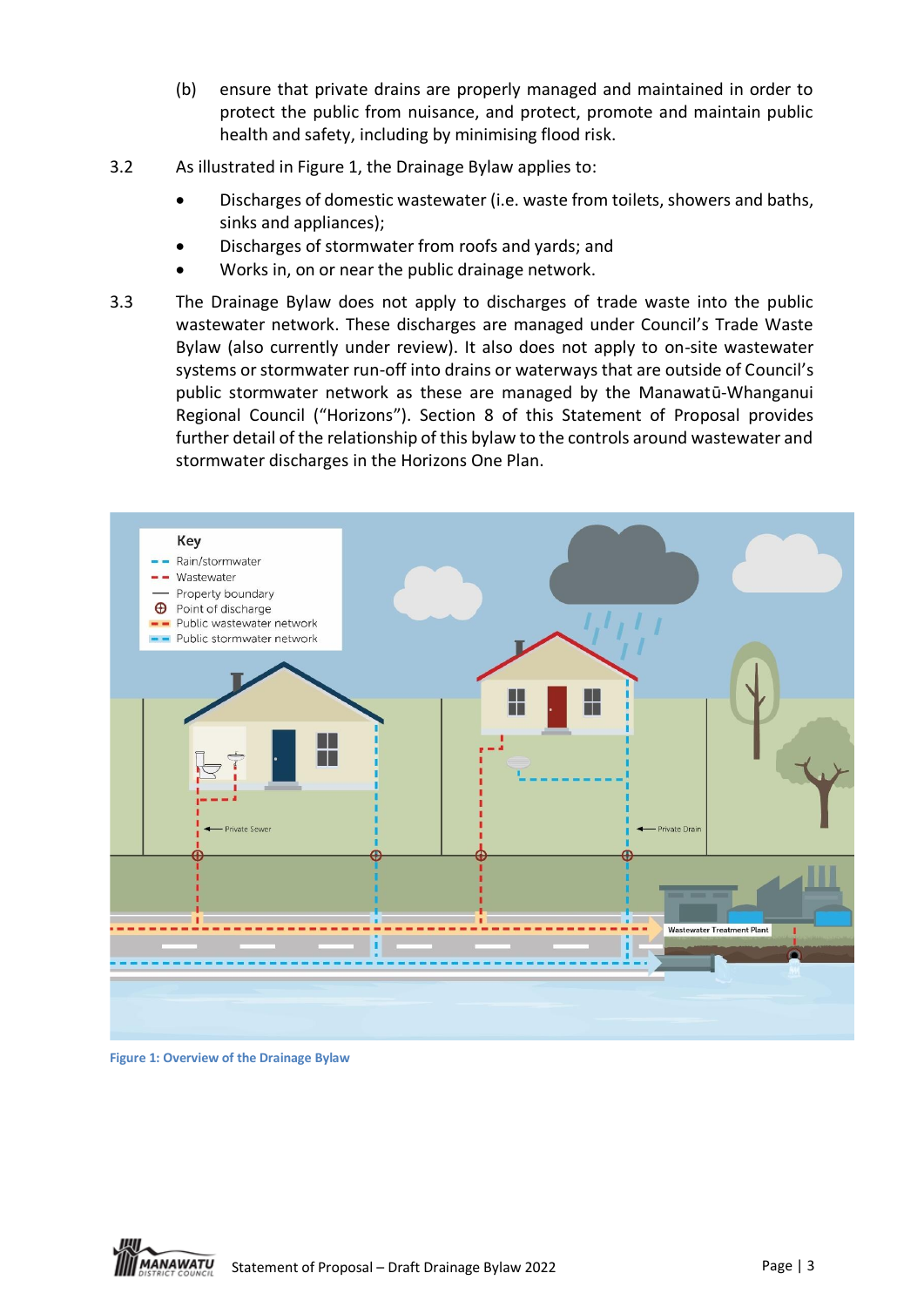- 3.4 The Drainage Bylaw achieves its purpose through requiring that:
	- people apply to Council before connecting to, or discharging into Council's public wastewater or stormwater networks.
	- restrictions are placed on what can be discharged into the drainage network. For example, stormwater cannot be discharged into wastewater and vice versa. Trade waste can only be discharged into the public wastewater network in accordance with the Trade Waste Bylaw 2022.
	- limits are placed on the flow rate and daily flow rate of domestic wastewater discharges into the public wastewater network.
	- stormwater discharges from domestic premises into the public stormwater network comply with quality standards, including controls over sediment and concentrations of contaminants.
	- trade premises obtain a permit for their stormwater discharges. This is one of the key changes proposed in the draft Drainage Bylaw and is described in more detail in section 6 of this Statement of Proposal.
	- points of discharge into the drainage network are located in accordance with Council's requirements.
	- any new connections to the drainage network be carried out by a Council officer, authorised agent or approved Council contractor, and in accordance with any conditions attached to the approval.
	- customers allow Council or its contractors reasonable access onto their premises to confirm compliance with the bylaw or to carry out monitoring, testing or maintenance work on the drainage network.
	- customers are responsible for maintaining their private sewer and any private drain(s) on their premises, including meeting any costs associated with clearing any blockages.
	- any pump station on a private sewer may only be installed if expressly approved by Council and where there are no practical alternatives for a gravity flow discharge into the public wastewater network. Pump station agreements are required for any pump station on a common private sewer.
	- Council be given at least 15 working days' notice of any intention to disconnect from the drainage network. Any disconnection must be carried out in accordance with any conditions imposed by Council or the works will be arranged by Council and costs recovered from the customer.
	- any person carrying out building or excavation work near buried services must first obtain written approval from Council and comply with any restrictions necessary to protect those services.
	- customers comply with the bylaw and any notice issued by Council in relation to any non-compliance. Failure to comply with the requirements of Council under this bylaw may result in enforcement action, including issuing of a fine, prosecution, or disconnection from Council's drainage network.

## <span id="page-4-0"></span>**4 Relationship to Council's Engineering Standards for Land Development**

4.1 The Drainage Bylaw manages connections of private premises to the public drainage network (the public stormwater and wastewater networks). The design of new stormwater and wastewater pipelines that is carried out as part of any land

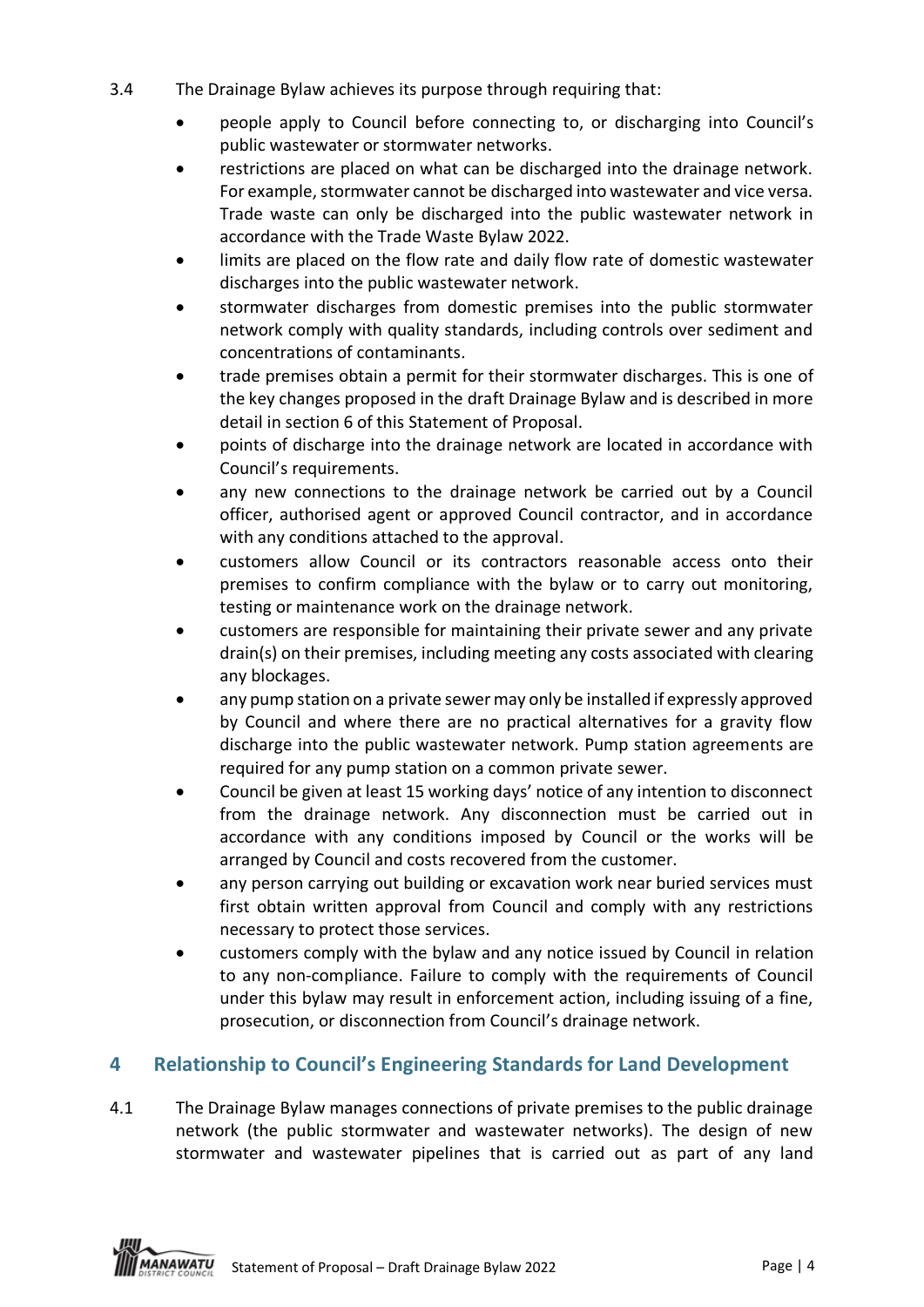development must comply with Council's Engineering Standards for Land Development.

## <span id="page-5-0"></span>**5 Current approach to managing stormwater quality**

- 5.1 Under the 2015 Drainage Bylaw, every premises is entitled to have its stormwater accepted by the Council subject to certain requirements. The requirements that relate to the quality of the stormwater being discharged include:
	- installation of appropriate treatment systems on private stormwater systems such as silt control measures or petrol interceptors to prevent contamination of stormwater run-off (clause 8.1(e))
	- compliance with this bylaw and other applicable legislative requirements, including requirements around sediment control during earthworks, drainage works and building extensions (clause 8.1(f))
- 5.2 Under clause 8.2 of the current 2015 Bylaw, stormwater cannot contain:
	- wastewater, including wash-down from vehicle servicing areas or stockyards;
	- prohibited trade waste
	- high levels of suspended solids (where water clarity is changed by more than 30% from areas of earthworks or building construction)
	- contain contaminants above which, after reasonable mixing in the receiving environment, exceed the ANZECC trigger values in Table 1.
- 5.3 Clause 17.4 gives Council the right to disconnect customers in certain circumstances, including if stormwater is excessively contaminated (with reference to clause 8.2).
- 5.4 Clause 29.2 requires that all stormwater run-off from areas of earthworks be intercepted and treated to remove suspended solids and building materials prior to discharge into the public stormwater network. Council can inspect the sediment control provisions as frequently as necessary (clause 29.3).
- 5.5 Where treatment devices are required to ensure compliance with clauses 8.1-8.3, a Stormwater Management Plan that sets out the core requirements for the operation and maintenance of these devices is to be made available to Council upon request (clause 30.1).

#### **Problems with the current approach to managing stormwater quality**

- 5.6 In practice, the controls in clauses 8.1 and 8.2 of the 2015 Drainage Bylaw over the quality of stormwater discharges into the public network are insufficient for the following reasons:
	- 1. Council has no record of those commercial, industrial or trade premises that have interceptor systems in place (required by clause 8.1(e)).
	- 2. The bylaw leaves it up to the owner of the premises to determine whether their stormwater quality complies with the requirements in clauses  $8.1 - 8.3$ of the bylaw and to determine what type of treatment system is required to ensure compliance.

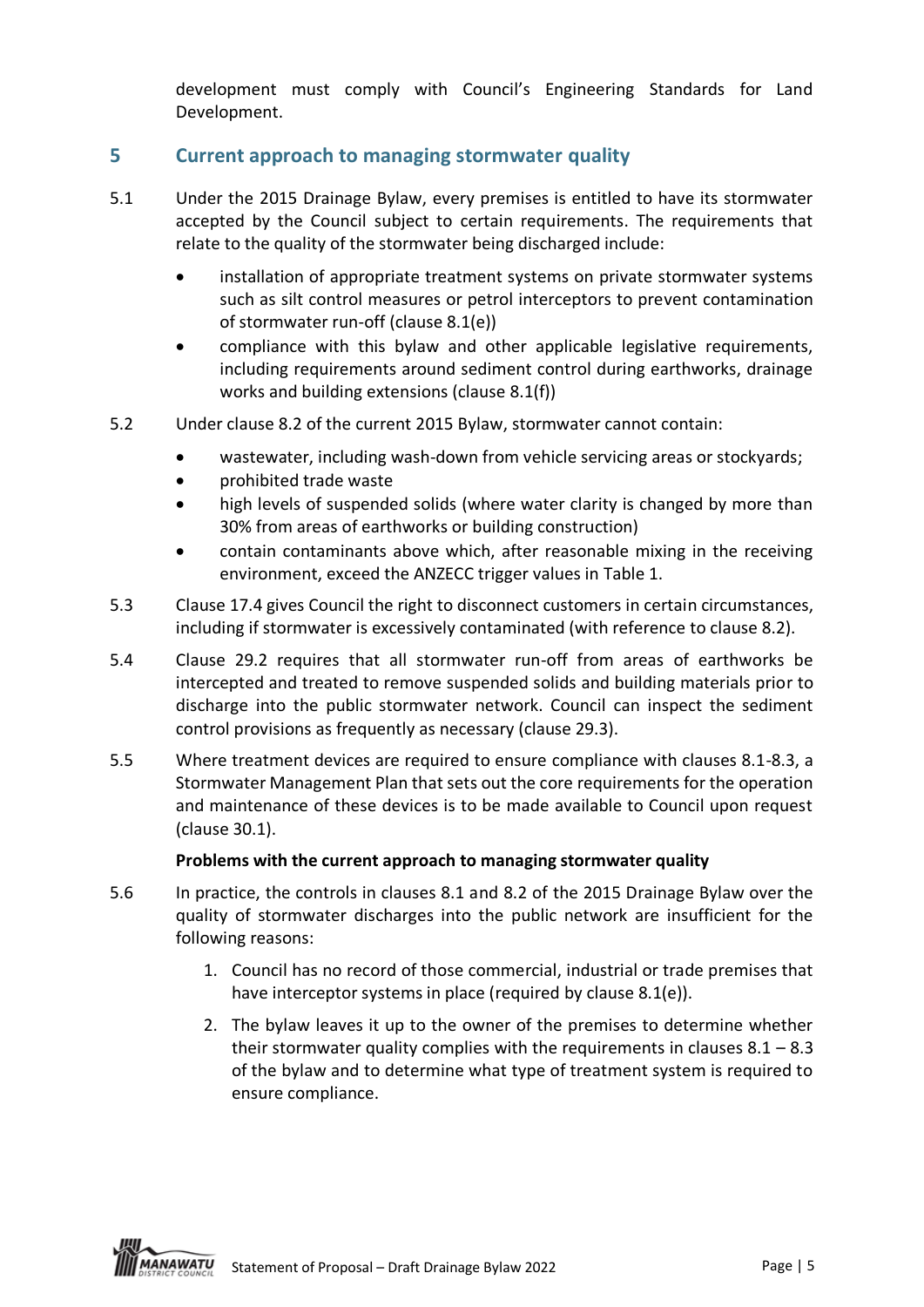- 3. Council has no control over ongoing maintenance of stormwater treatment measures, including when there is a change in use of a commercial, industrial or trade premises.
- 4. Those premises that have treatment devices are only required to provide Council with a copy of their Stormwater Management Plan "upon request." This means that such a plan will likely only be provided (and possibly even only written) in response to instances of contamination or other bylaw breaches (i.e. when issues at the premises are brought to Council's attention).
- 5.7 If the quality of discharges into the public stormwater network are not appropriately controlled, the quality of discharges from the network into the receiving environment will be poor. This will impact on Council's ability to comply with its stormwater consent from Horizons, as well detrimentally affecting the receiving environment. This in turn has flow on impacts on people's social and cultural wellbeing and enjoyment of these environments.

## <span id="page-6-0"></span>**6 Key proposed change to the Drainage Bylaw – Permit for Stormwater from a trade premises**

- 6.1 Council's proposed response to the problems outlined in paragraphs 5.6 and 5.7 is the introduction of a new permit regime for stormwater discharges from trade premises.
- 6.2 Clause 36.1 of the draft Drainage Bylaw requires owners of trade premises to apply to Council for a stormwater discharge permit within 12 months of the new bylaw commencing. The purpose of this new permit regime is to ensure that all stormwater discharges from trade premises meet the stormwater quality standards in clause 33.1 of the bylaw and do not otherwise damage or harm the public stormwater network.
- 6.3 The draft bylaw sets out how to apply for a permit (clause 37), the matters that Council will consider when determining whether to approve a permit application (clause 38), duration of the permit (clause 39), permit variations (clause 40) and suspension or cancellation of permits (clause 41).
- 6.4 The proposal is that permits are issued to a permit holder for a period of five years (unless otherwise specified by Council). Permits cannot be transferred to another person or premises. Council may vary a permit where there is good reason to do so (refer to clause 40.2 of the draft bylaw). Council may also suspend or cancel a permit in specific circumstances (refer to clause 41.1 of the draft bylaw), with notice.
- 6.5 The requirement to obtain a permit will apply to existing trade premises as well as those that apply to connect to the public stormwater network in the future. Council is proposing that the new permit requirements apply from 12 months after the commencement of the 2022 Drainage Bylaw. This is to allow trade premises time to understand the new requirements and to prepare the necessary information for their permit application.
- 6.6 As the 2015 drainage Bylaw already requires that stormwater discharges comply with quality standards, it is expected that the majority of trade premises will already have compliance stormwater treatment systems in place. Those premises that do not currently treat their stormwater to the standard required by the updated bylaw

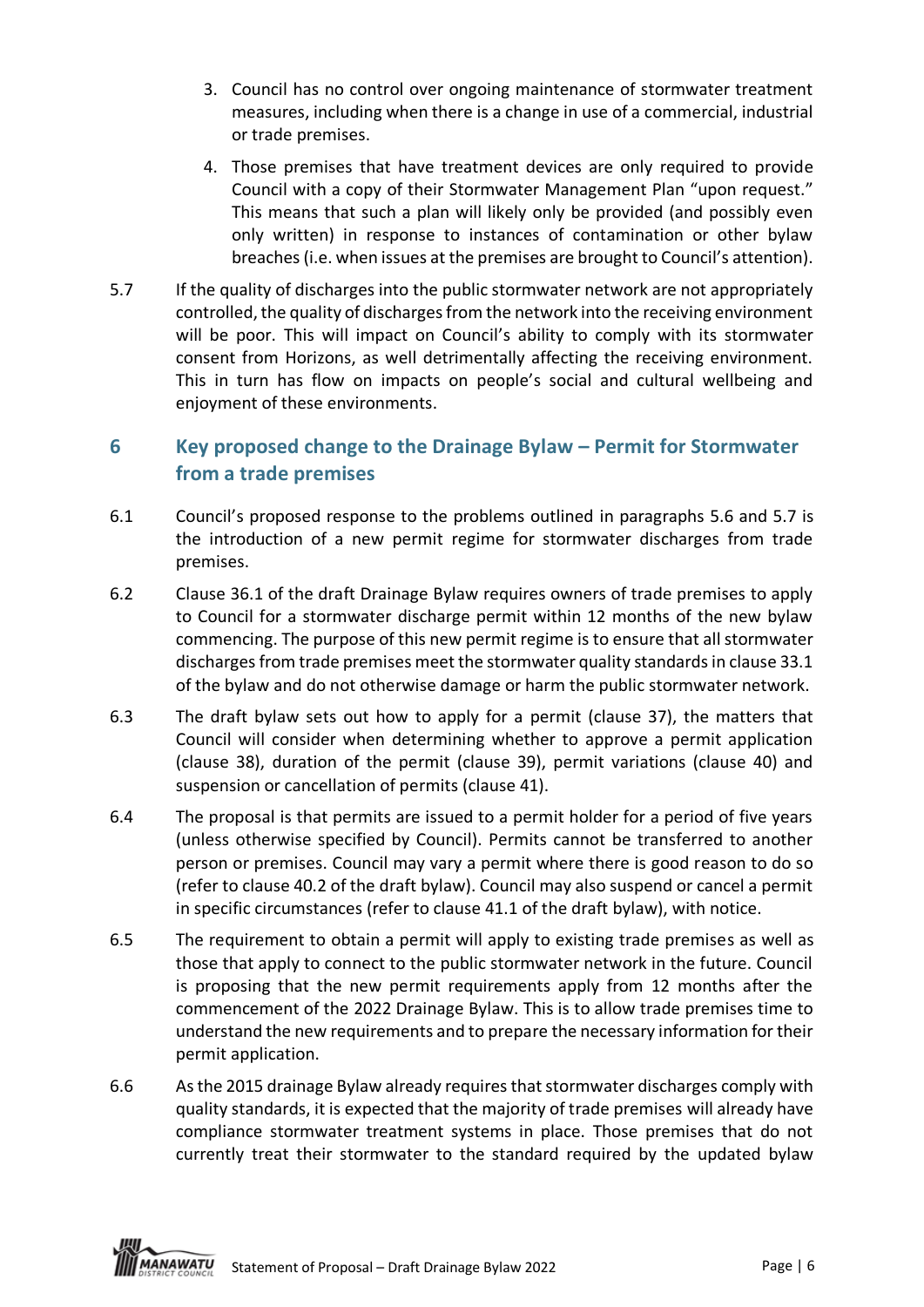would need to install stormwater treatment systems to ensure compliance with the conditions of the bylaw and their permit.

#### **Cost implications of the proposed permit regime**

6.7 Permit fees will be set out in Council's schedule of fees and charges (published on council's website). The fees are likely to be similar to the fees for permits under the Trade Waste Bylaw 2015, which are currently set as follows:

Application fee: \$234.00 (including the first two hours of processing) Processing fee: \$115 per hour

6.8 The cost of any new stormwater treatment systems or upgrades to existing treatment systems will be met by the permit holder. Council cannot be specific on the costs of installing new stormwater treatment systems as the costs are site-specific. However, installation costs are likely to range from \$10,000 to \$100,000. The cost of any maintenance of repair of stormwater systems is also the responsibility of the permit holder.

## <span id="page-7-0"></span>**7 Minor proposed changes to Council's Drainage Bylaw**

7.1 The draft Bylaw proposes a number of minor changes to the 2015 Bylaw. These changes, and the reasons for them, are detailed in Table 1.

| <b>Recommended Change</b>                                                                                        | <b>Reasons for change</b>                                                                                                                                                                                                                              |
|------------------------------------------------------------------------------------------------------------------|--------------------------------------------------------------------------------------------------------------------------------------------------------------------------------------------------------------------------------------------------------|
| the<br>Reordering and restructuring<br>bylaw.                                                                    | To improve the logical flow of the bylaw and<br>remove duplication.                                                                                                                                                                                    |
| Change from "System" to "Network."                                                                               | To better align the terminology used in the Bylaw<br>with that used in other Council documents,<br>including the 10 Year Plan 2021-31, Infrastructure<br>Strategy, Asset Management Plans and Council's<br>Engineering Standards for Land Development. |
| Amendments to the purpose of the<br>bylaw.                                                                       | To better align the bylaw with the special bylaw-<br>making powers for territorial authorities under<br>s146(b) of the Local Government Act 2002.                                                                                                      |
| Amendments to definitions.                                                                                       | To align them with relevant legislation, remove<br>redundant terms, and to improve understanding.                                                                                                                                                      |
| Amendments to the standards for<br>stormwater quality (clause 8.2 in the<br>current bylaw and clause 33.1 in the | The overall purpose of these changes are to ensure<br>that the quality of stormwater discharges entering<br>the public network are acceptable.                                                                                                         |
| draft bylaw) to:<br>all<br>Capture<br>trade<br>waste<br>discharges to stormwater;<br>Include hydrocarbons;       | The 2015 Drainage Bylaw only bars "prohibited<br>trade waste" from entering the stormwater<br>network. All trade waste should be prevented<br>from entering stormwater as this should be                                                               |

#### **Table 1: Proposed minor changes to the Drainage Bylaw**

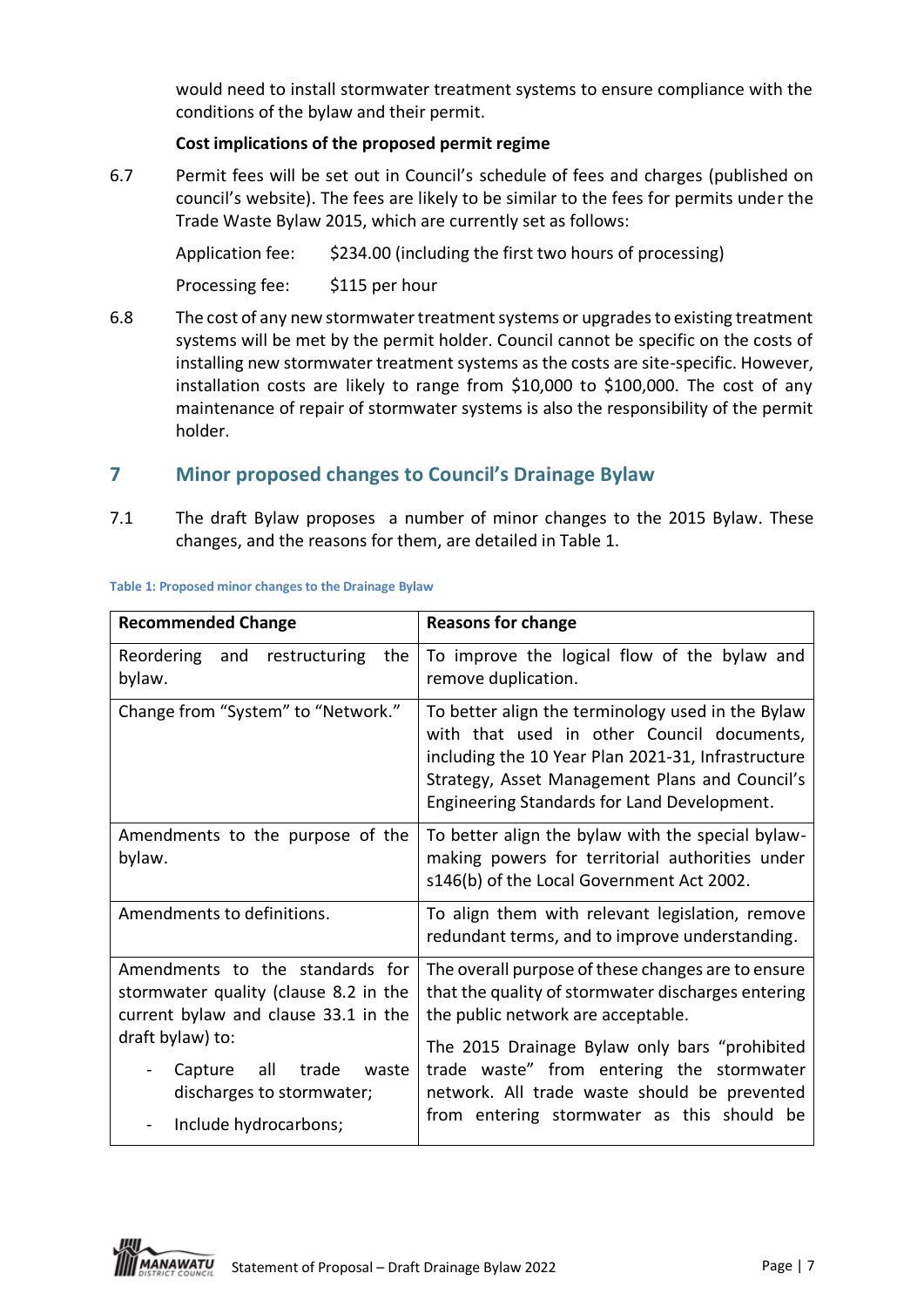| <b>Recommended Change</b>                                                                                                                                                                                                                                        | <b>Reasons for change</b>                                                                                                                                                                                                                                                                                                                                                                                                                                                                                                                     |
|------------------------------------------------------------------------------------------------------------------------------------------------------------------------------------------------------------------------------------------------------------------|-----------------------------------------------------------------------------------------------------------------------------------------------------------------------------------------------------------------------------------------------------------------------------------------------------------------------------------------------------------------------------------------------------------------------------------------------------------------------------------------------------------------------------------------------|
| Refer to the 95% ANZECC<br>guidelines for discharges to                                                                                                                                                                                                          | discharged to the wastewater network for<br>treatment at the wastewater treatment plant.                                                                                                                                                                                                                                                                                                                                                                                                                                                      |
| natural waterways and to the<br>90% ANZECC trigger values for<br>discharges to open drains; and                                                                                                                                                                  | There is currently no reference to hydrocarbons<br>within the list of matters that stormwater must<br>not contain.                                                                                                                                                                                                                                                                                                                                                                                                                            |
| Include<br>Regional<br>Council<br>$\qquad \qquad \blacksquare$<br>requirements as an advice<br>note, not requirements of the<br>bylaw.                                                                                                                           | The 2015 Bylaw includes a table of determinants<br>with trigger values based on the Australian and<br>New Zealand Environment and Conservation<br>Council (ANZECC) guidelines. This approach means<br>that the bylaw would become outdated if any of<br>the values in the guidelines are amended through<br>review. By referencing the "95% value of the<br>current guidelines" rather than the values<br>themselves, this will ensure that the bylaw always<br>remains<br>current and<br>consistent<br>with<br>the<br>appropriate standards. |
| Introduction of a new clauses relating<br>to the storage of dangerous materials<br>(clauses 35.3 and 35.4).                                                                                                                                                      | To help Council manage the risk associated with<br>the discharge of contaminants into the public<br>stormwater network, particularly from industrial<br>or trade premises.                                                                                                                                                                                                                                                                                                                                                                    |
| Changes to the maintenance and<br>access requirements in clause 17.                                                                                                                                                                                              | Ensure they align with Council's powers of entry<br>under section 172 of the Local Government Act<br>2002.                                                                                                                                                                                                                                                                                                                                                                                                                                    |
| Relocate<br>responsibilities<br>for<br>maintenance of private drains from<br>being within definition of "Riparian<br>Owner" to being within the body of the<br>bylaw (clause 23.3 in the draft bylaw).                                                           | To make these responsibilities more transparent<br>and enforceable.                                                                                                                                                                                                                                                                                                                                                                                                                                                                           |
| Insertion of a diagram (Figure 1) in<br>relation to setback requirements for<br>new buildings near buried services.                                                                                                                                              | To make these requirements easier to understand.                                                                                                                                                                                                                                                                                                                                                                                                                                                                                              |
| New clause 31.5 that requires any<br>customer whose swimming pool or spa<br>pool is not connected to the public<br>network<br>wastewater<br>have<br>to<br>a<br>management plan that sets out an<br>alternative discharge, approved by the<br>Council in writing. | To address a gap in the current bylaw. There was<br>clause<br>that<br>outlined<br>previously<br>the<br>no<br>requirements should a pool or spa pool not be<br>connected to the public wastewater network.                                                                                                                                                                                                                                                                                                                                     |
| Introduction of a new clause (clause<br>44.6) that relates to the powers given<br>to Council under s163 of the Local<br>Government Act to remove or alter                                                                                                        | While Council has always had this authority under<br>the Local Government Act 2002, including this as a<br>clause within the bylaw makes these powers more<br>transparent for the public.                                                                                                                                                                                                                                                                                                                                                     |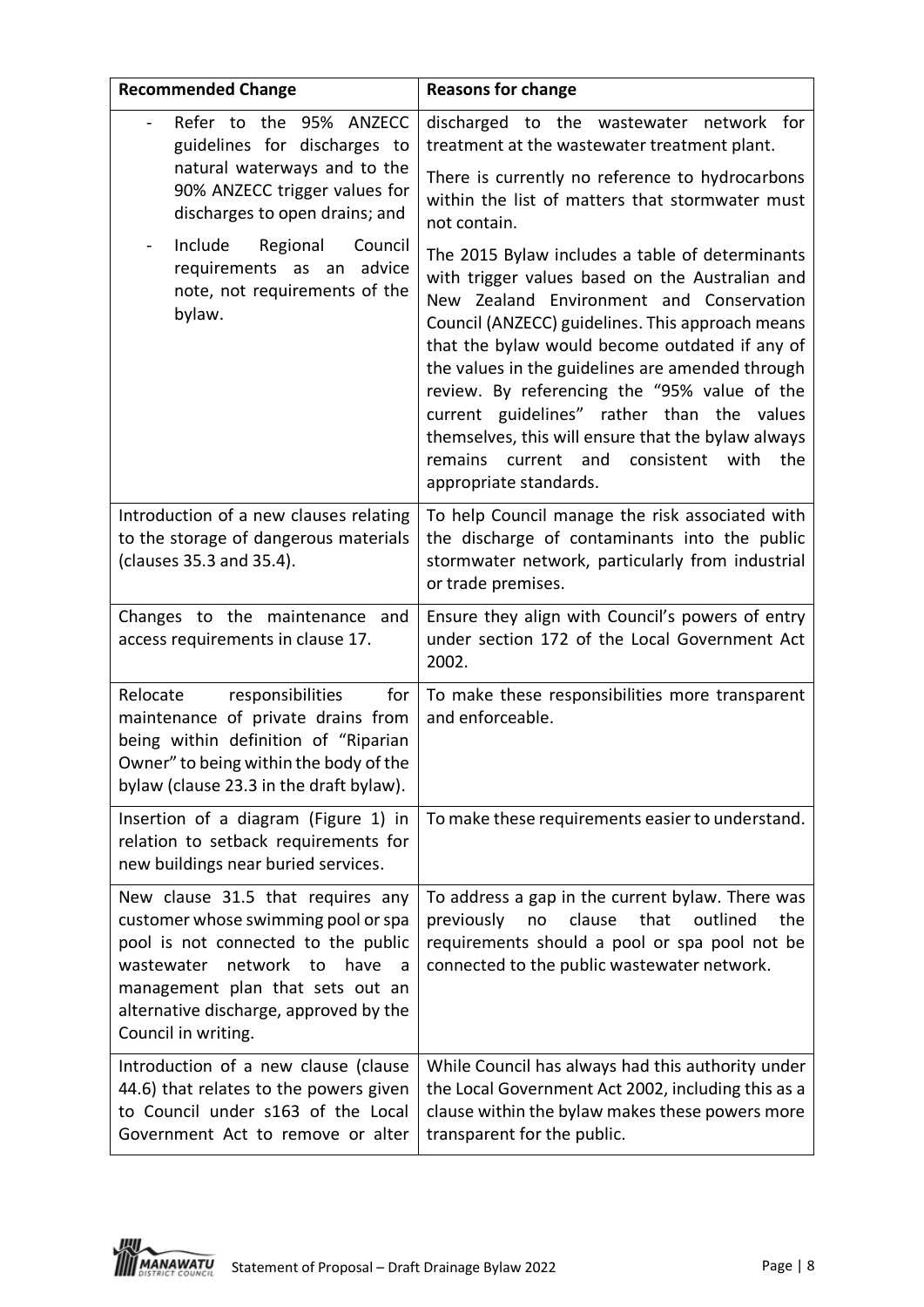| <b>Recommended Change</b>                                            | <b>Reasons for change</b> |
|----------------------------------------------------------------------|---------------------------|
| anything constructed in breach of the<br>bylaw and to recover costs. |                           |

## <span id="page-9-0"></span>**8 Relationship with Horizons One Plan**

8.1 The Manawatū District Council is responsible for managing the quality of stormwater and wastewater being discharged into the public drainage network, while the Manawatū-Whanganui Regional Council ("Horizons") is responsible for managing the quality of the wastewater and stormwater from public networks at the point where it enters the receiving environment (onto land or into rivers or streams). Council needs to make sure that the wastewater and stormwater discharged from private premises into the public drainage network is of an appropriate standard to protect the environment and to comply with the consent requirements. The Drainage Bylaw is the main legal document that Council uses to manage connections to the Public Drainage Network.

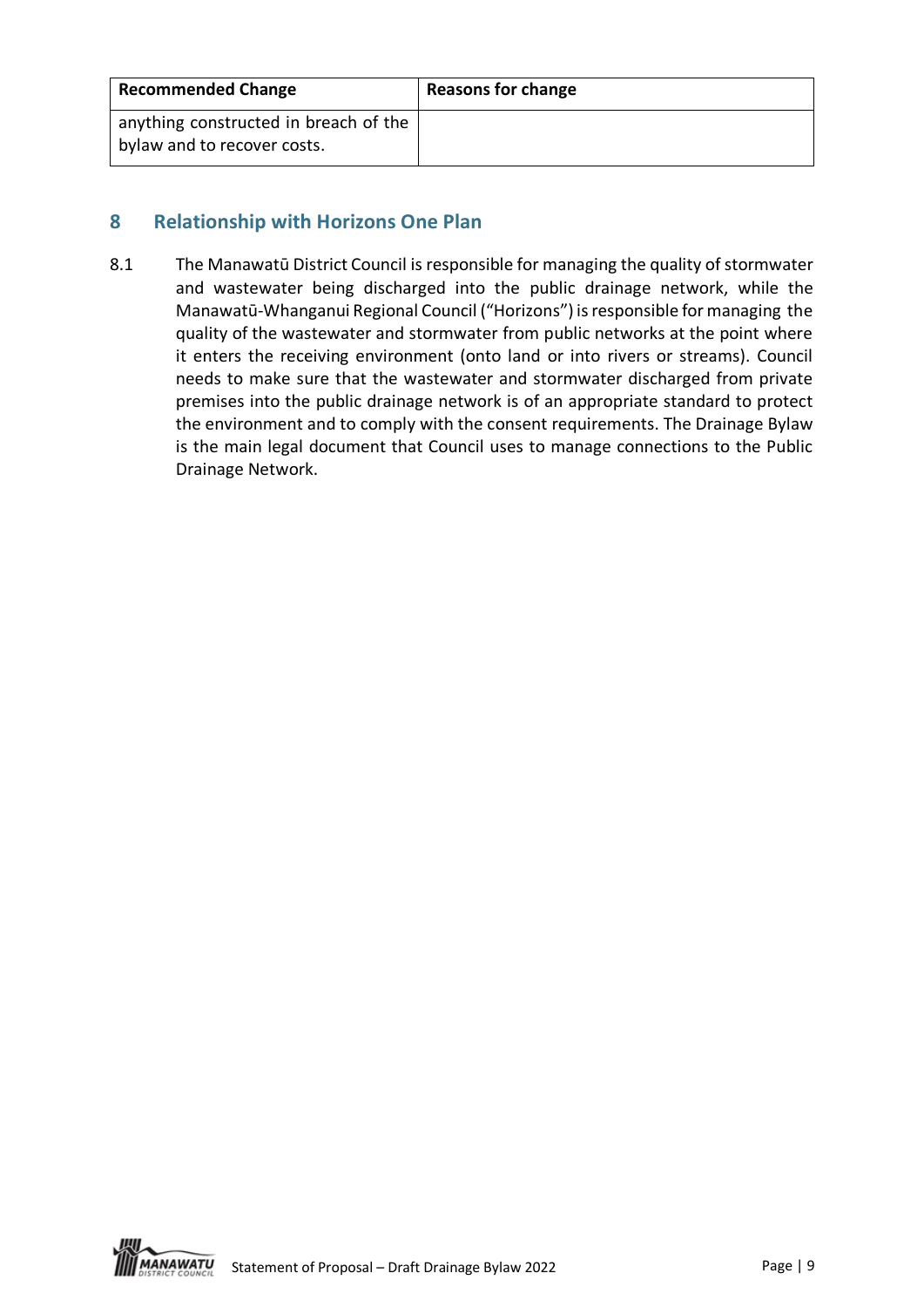## <span id="page-10-0"></span>**9 Statutory Requirements**

#### **Council's authority to make a bylaw**

- 9.1 Section 145 of the Act gives council the power to make bylaws for one or more of the following purposes:
	- a) protecting the public from nuisance;
	- b) protecting, promoting, and maintaining public health and safety;
	- c) minimising the potential for offensive behaviour in public places.

Specific bylaw-making powers under section 146 of the Act that are relevant to this review include:

• S146(1)(b) which gives Council the authority to make bylaws for the purposes of "*managing, regulating against, or protecting from, damage, misuse, or loss, or for preventing the use of, the land, structures, or infrastructure associated with:*

*…(iii) wastewater, drainage, and sanitation:*

*(iv) land drainage…"*

- 9.2 The Act requires that a new bylaw is reviewed within 5 years of it being made. The Drainage Bylaw was made on 18 November 2015, so was due for review by 18 November 2020. However, in accordance with s160A of the Act, the current bylaw continues to have legal effect until 18 November 2022 (if not reviewed prior).
- 9.3 The Act sets out the required process for bylaw reviews.

#### <span id="page-10-1"></span>**10 Determining the need for a Bylaw**

#### **Section 155(1)**

- 10.1 According to s155(1) of the Act, Council must, before commencing the process for making a bylaw, determine whether a bylaw is the most appropriate way of addressing the perceived problems.
- 10.2 On 7 April 2022 Council received a report that detailed the perceived problems for drainage. It also evaluated whether a bylaw was the most appropriate way for addressing the perceived problems.
- 10.3 The report to Council and the minutes from the 7 April 2022 Council meeting are available on Council's website (*Manawatū District Council [Agendas & Minutes](https://www.mdc.govt.nz/about-council/meetings-agendas-and-minutes/council-and-committee-agendas-and-minutes/manawatu-district-council)*). Paper copies can also be provided from Council on request.
- 10.4 In summary, on 7 April 2022 Council determined that a bylaw is the most appropriate way of addressing the following perceived problems in relation to drainage:
	- 1. Sewer blockages due to wet wipes, rags or other foreign materials being flushed down toilets.
	- 2. Contaminated stormwater from industrial and trade premises entering the public stormwater network that can adversely affect the quality of stormwater discharges to the receiving environment.

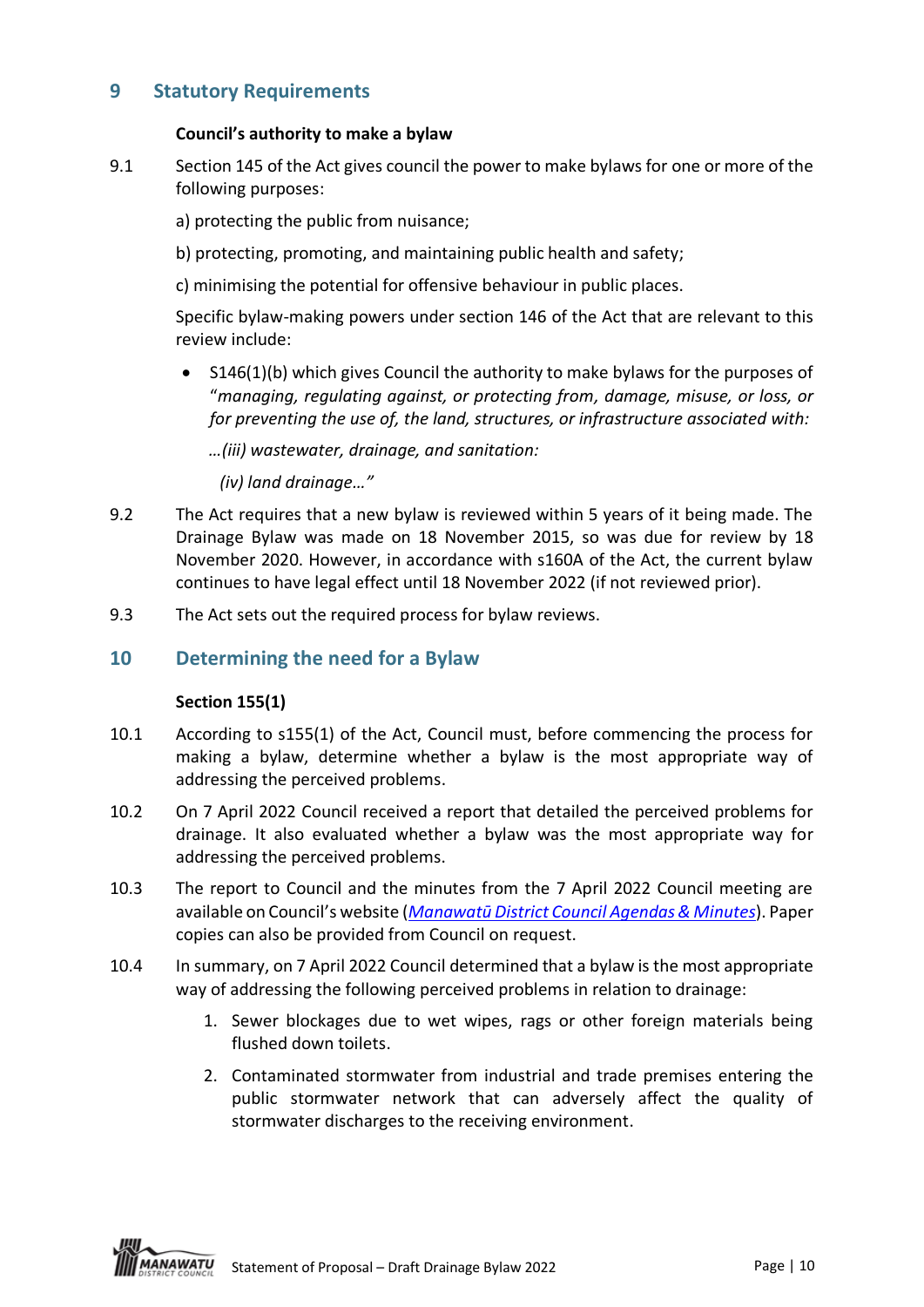- 3. Stormwater devices are not being maintained by the premises or being checked by Council to ensure they are operating correctly.
- 4. Cross connections between wastewater and stormwater pipelines in relation to enforcement of illegal connections.
- 5. Flood risk from stormwater drainage where this relates to maintenance of private drains.
- 6. Poor maintenance of private sewers and stormwater drains.
- 7. Damage to buried services from excavating or drilling in close proximity.
- 10.5 The 2022 Drainage Bylaw will be used in conjunction with other tools or standards, to manage some of the perceived problems. Examples of these tools include education, Council's Engineering Standards for Land Development and powers existing under other legislation (such as the Building Act 2004, Resource Management Act 1991 and the Local Government Act 2002). For example, Council may use CCTV footage to identify cross-connections between wastewater and stormwater pipelines but use the enforcement provisions within the bylaw to deal with them.
- 10.6 Council may also use education as a means of promoting behaviour change, eg. in relation to the flushing of foreign materials down the toilet or the run-off of contaminants into the stormwater network. However, Council cannot rely on education alone when considering its obligations to public health and safety and environmental well-being.
- 10.7 The main benefits of a bylaw over other options for addressing the perceived problems listed in paragraph 10.4 are as follows:
	- 1. All of the drainage requirements can be found in the one place without having to refer to separate pieces of legislation such as the Building Act 2004, Resource Management Act 1991, Land Drainage Act 1908, and the Local Government Act 2002.
	- 2. Provides Council with powers to control activities and behaviours that could adversely affect Council's sewer and drainage network.
	- 3. Applies to developments that do not require building consent or resource consent and are therefore not able to be controlled through consent conditions.
	- 4. Enables Council to recover costs through prosecution for behaviours that are contrary to the bylaw.

## <span id="page-11-0"></span>**11 Determining the appropriate form of the Bylaw**

- 11.1 Section 155(2)(a) of the Act requires that before adopting a bylaw, Council determines whether the proposed bylaw is *"the most appropriate form of the bylaw".*
- 11.2 Council will make a formal determination on whether Council's proposed Drainage Bylaw 2022 is the most appropriate form of the bylaw after considering submissions on the draft Bylaw. However, it is also worthwhile to consider the form of the bylaw at the drafting stage of the process.

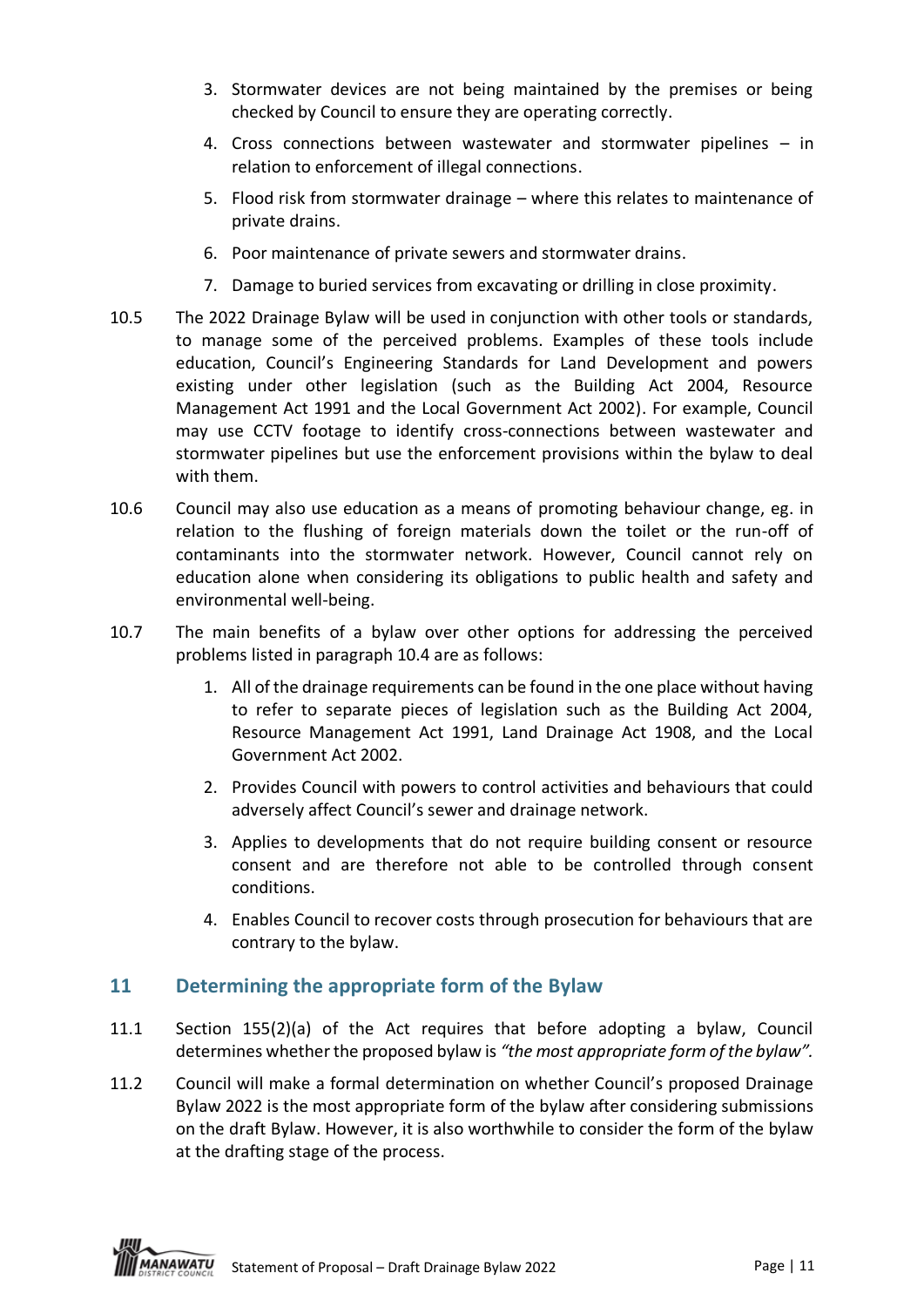11.3 The draft Bylaw (attached) is considered to be an appropriate form of the bylaw. External advisors have reviewed the draft bylaw to help ensure this is the case. The draft Bylaw is lawfully authorised under s146(1)(b)(iii) of the Act, consistent with all relevant legislation, and sufficiently clear and certain so that those who are subject to the bylaw will understand its effect.

## <span id="page-12-0"></span>**12 Preliminary Assessment against the Bill of Rights Act 1990**

- 12.1 Section 155(2)(b) of the Act requires that before adopting a bylaw, Council determine whether the proposed bylaw will give rise to any implications under the New Zealand Bill of Rights Act 1990.
- 12.2 An assessment of whether the Council's proposed Drainage Bylaw 2022 give rises to any implications under the New Zealand Bill of Rights Act 1990 (NZBORA) cannot be fully considered until after Council has deliberated on submissions on the draft Bylaw and the proposed Bylaw has been finalised for consideration by Council. However, a preliminary assessment can be made as to whether a bylaw that regulates matters such the protection of, and connections and discharges to, the public wastewater and stormwater assets may give rise to any implications under the NZBORA.
- 12.3 The NZBORA sets out specific rights and freedoms which are protected by legislation. The NZBORA states that the rights and freedoms covered by the Act *"may be subject only to such reasonable limits prescribed by law as can be demonstrably justified in a free and democratic society."*
- 12.4 It is not expected that a drainage bylaw to address the perceived problems identified above would give rise to any implications against the NZBORA, such as the right to be secure against unreasonable search and seizure. However, a further assessment against the NZBORA will be undertaken prior to Council passing a resolution to adopt Council's Drainage Bylaw 2022.